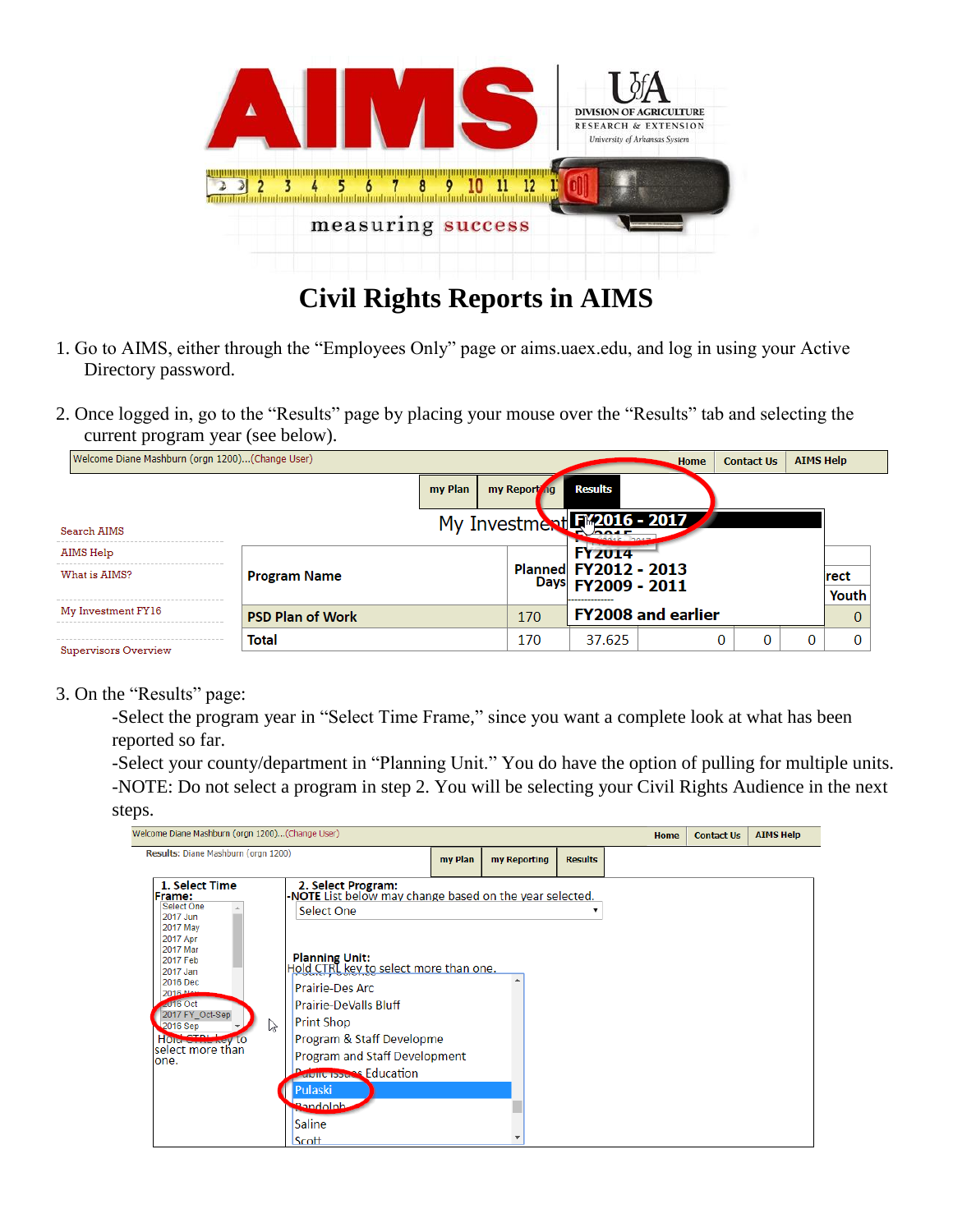4. Scroll down the page to "III. CIVIL RIGHTS Reports" and click "More…"

| <b>II. PLANNING Reports: More</b> |
|-----------------------------------|
|                                   |
|                                   |
| III. CIVIL RIGHTS Reports: More   |
|                                   |
| <b>IV. SNAP Reports: More</b>     |
|                                   |
| V. Impact Reports: More           |

5. Run each report individually according to Civil Rights audience.

If you are pulling reports for a county office, all of the column options will create the same report. If you are pulling for multiple units, depending on how you want the report formatted, use one of the first two column options. The third combines all the units' data together into one summary report. NOTE: Pull and save/print each report one at a time, AIMS opens each new report in the same window.

|                                       |                       |                      | Demographics     |
|---------------------------------------|-----------------------|----------------------|------------------|
|                                       | All Pages Per<br>Unit | One Page Per<br>Unit | Sums for Unit(s) |
| 4-H & Youth                           | Detail ×              | Detail $\sim$        | Summary v        |
| ANR-Commercial                        | Detail <b>v</b>       | Detail $\sim$        | Summary v        |
| ANR-Other                             | Detail $\sim$         | Detail $\sim$        | Summary v        |
| Community Development                 | Detail $\sim$         | Detail $\sim$        | Summary v        |
| <b>Family &amp; Consumer Sciences</b> | Detail v              | Detail $\sim$        | Summary v        |
| All Program Areas                     | Detail v              | Detail $*$           | Summary v        |

6. The bottom row of each report will have the grand total numbers that will be used to compare to Potential Audience numbers as well as in the Civil Rights Compliance calculator.

|                 | <b>Ethnicity</b>           |                                                    | Race         |                                                     |                     |                |                                       |       | Gender         |                |
|-----------------|----------------------------|----------------------------------------------------|--------------|-----------------------------------------------------|---------------------|----------------|---------------------------------------|-------|----------------|----------------|
| <b>Employee</b> | <b>Hispanic</b><br>/Latino | Amer.<br>Indian/<br><b>Alaska</b><br><b>Native</b> |              | <b>Black/</b><br>African<br>Asian American Islander | Hawaiian<br>Pacific | White          | Two or<br><b>More</b><br><b>Races</b> | Total | <b>Female</b>  | Male           |
| $\sim \sim$     |                            |                                                    |              |                                                     |                     |                |                                       |       |                |                |
| Total           | 1066<br>10.51%             | 48<br>0.47%                                        | 198<br>1.95% | 4321<br>42.61%                                      | 288<br>2.84%        | 4166<br>41.08% | 1120<br>11.04%                        | 10141 | 7051<br>69.53% | 3090<br>30.47% |